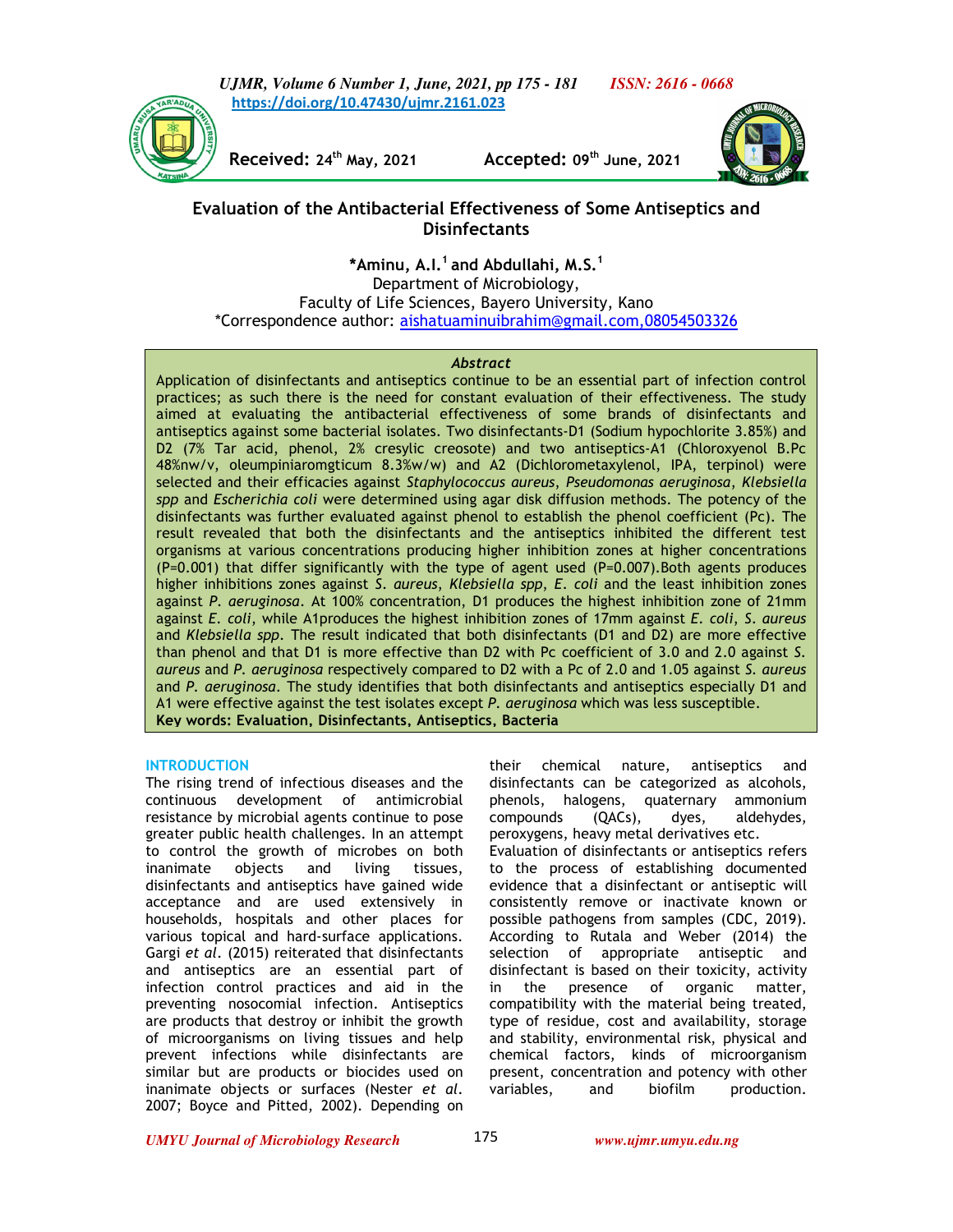Some of the numerous methods used to evaluate disinfectants and antiseptics include; Carrier tests, suspension test, capacity test, practical test and in use test. For, example the Rideal Walker method is a type of suspension test that determines the effectiveness of an agent by comparing it with phenol through the establishment of a phenol coefficient.

Studies have established that the mode of action of antiseptics and disinfectants is directed against the microbial cell wall, cytoplasmic membrane, nucleic acid and protein. On their part the microbes develop different strategies to overcome the action of these chemicals. Most importantly, the emergence of resistant microorganisms in hospitals and the community such as methicillin-resistant *Staphylococcus aureus* and the notorious *Pseudomonas aeruginosa* resistant strains is already a major problem in patient treatment and infection control. A review by Mcdonnell and Russell (1999) revealed that bacterial resistance to antiseptics and disinfectants could be either a natural property of an organism (intrinsic) or acquired by mutation or acquisition of plasmids (selfreplicating, extrachromosomal DNA) or transposons (chromosomal or plasmid integrating, transmissible DNA cassettes).

Thus as antiseptics and disinfectants are continuously being used to reduce and remove contaminants and infectious agents, it has become necessary from time to time to evaluate their effectiveness against a variety of microbial agents especially pathogens. This will allow selection of an appropriate antimicrobial agent and establish the required effective dilution and the time taken for onset of action which in the long run ensures effective control of infectious diseases. The study aimed at evaluating the antimicrobial effectiveness of some antiseptics and disinfectants.

# **MATERIALS AND METHODS**

#### Collection and processing of the disinfectants and antiseptics

Two disinfectants D1 (Sodium hypochlorite 3.85%) and D2 (7% Tar acid, phenol, 2% cresylic creosote) and two antiseptics A1 (Chloroxyenol B.Pc 48%nw/v, oleumpiniaromgticum 8.3%w/w) and A2 (Dichlorometaxylenol. IPA, terpinol) that were commonly used in the hospital and household were purchased and used for the study. All the selected agents were certified by the Nigerian National Agency for Food Drug Administration and Control.

Sterile distilled water was used to prepare different dilutions of the disinfectants/antiseptics solution according to

the methods described by Mohamed *et al*. (2016); Saha *et al*. (2009). For 100% concentrations, 10ml of the disinfectants/antiseptics was withdrawn using a sterile syringe from the original containers and put in a test tube and labeled 100%. To obtain 80% concentration, 8ml of the undiluted disinfectant/antiseptic was withdrawn from the package container and transferred to a test tube containing 2mls of distilled water, mixed thoroughly and labeled. The same procedure was repeated to obtain 60%, 40% and 20% concentration.

## Antibacterial susceptibility testing

Sterile paper discs were prepared according to methods described by Cheesbrough (2006). First, filter discs of 5mm were made from Whatman No. 1 filter paper and dispensed in a screw-capped bottle and then sterilized by dry heat in an oven at 140°C for 60 minutes. Then, ten (10) sterile discs were incorporated with 0.1ml of various concentrations of the test solution, such that each disc absorbs approximately 0.01ml of the test solution.

Four clinical isolates (*Staphylococcus aureus*, *Pseudomonas aeruginosa*, *Klebsiella spp* and *Escherichia coli*) were obtained from the Department of Clinical Microbiology, Aminu Kano Teaching Hospital, Kano and used as test organisms. The identity of the isolates was confirmed using colonial appearance, Gram's staining and biochemical tests that include; catalase, coagulase, oxidase, indole, citrate utilization, urease and methyl red tests as described by Cheesbrough (2006).

Following identification, the inoculum was standardized according to Cheesbrough (2006) by sub-culturing the isolates onto sterile nutrient agar plates and incubated at 37°C for 24 hours. Using a sterilized wire loop, the overnight cultures were diluted in normal saline (0.85% w/v) such thattheir turbidity matches with 0.5 Macfarland standards  $(1.0 \times 10^8$ cfu/ml). A sterile swab was then dipped into the standardized inoculum and then swabbed on the surface of already prepared Muller Hinton agar plates and allowed to dry for 5 minutes.

The antimicrobial activity assay was carried out according to standard disk diffusion technique described by Cheesbrough (2006). Using sterile forceps, discs impregnated with the different dilution of different antiseptics/disinfectants prepared above were placed on each of the Mueller Hinton agar plates inoculated with the test organisms. The plates were then incubated in an inverted position at  $37^{\circ}$ C for 24 hours. After which, the zone of inhibition was observed and recorded.

*UMYU Journal of Microbiology Research www.ujmr.umyu.edu.ng*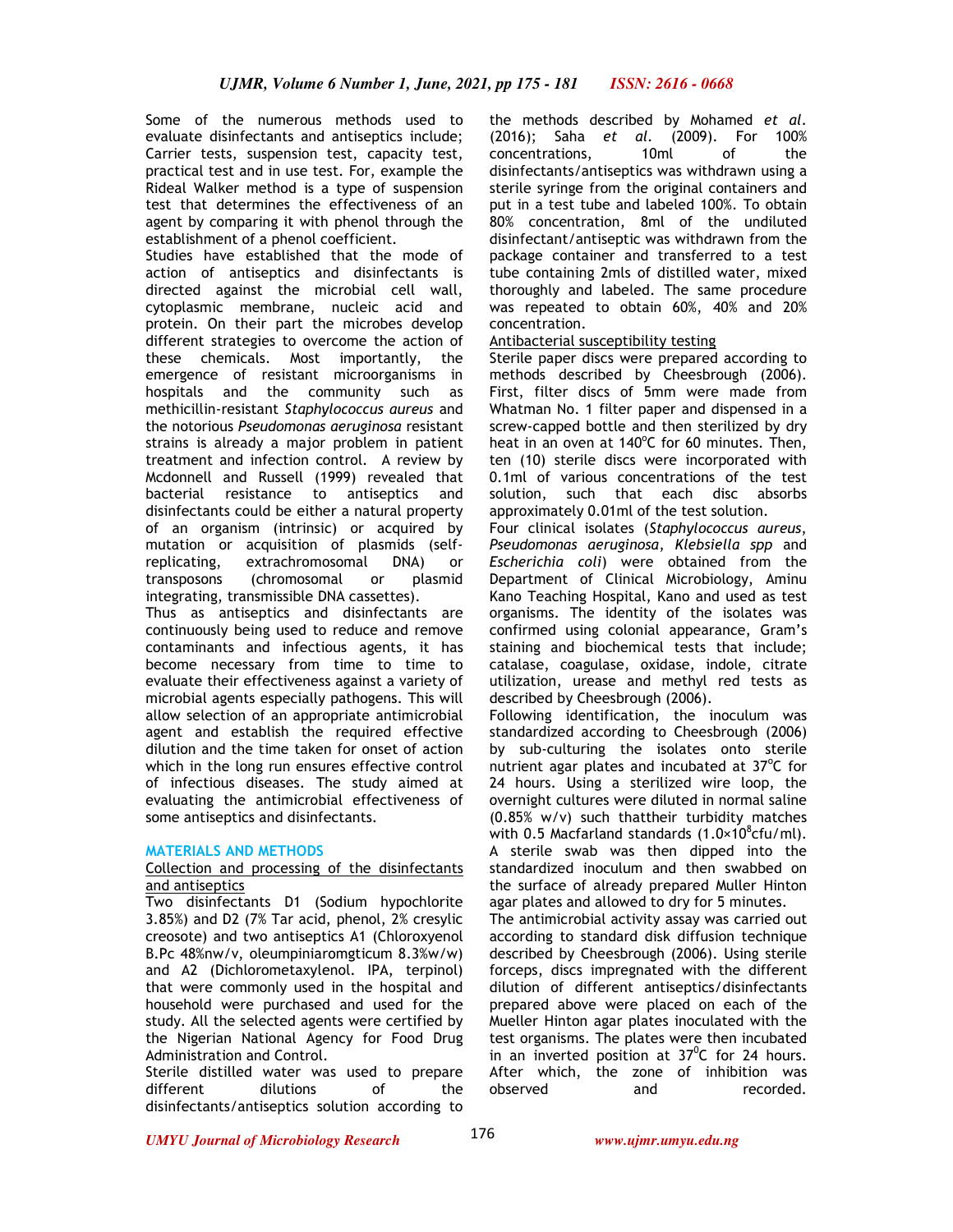#### Phenol coefficient test

Rideal-Walker test was used to determine the Phenol Coefficient of the two disinfectants and was carried out according to CDC (2019).Five (5) different dilutions of phenol were prepared (1:90, 1:95, 1:100, 1:105 and 1:110) and another 5 dilutions of the test disinfectants D1 and D2 (1:100, 1:200,1:300, 1:400 and 1:500). Then 0.1ml of 24 hour broth cultures of *Pseudomonas aeruginosa* and *Staphylococcus aureus* was added to 5mls of the different dilutions of the phenol and test dilutions. Then at intervals of 5, 10 and 15 minutes, 0.2mls from each dilution of phenol and test solution were withdrawn and sub-cultured into the fresh nutrient broth and incubated at 37°C for 24 hours. Following incubation, the presence or absence of growth in each broth was recorded.The Phenol coefficient (Pc) of the test solution was calculated by dividing the highest dilution of the disinfectant that kills the organisms in 10 minutes by the highest dilution of phenol that kills the same organism in 10 minutes.

Interpretations of Rideal Walker test:

Pc=1 indicates that test disinfectant have the same efficiency as phenol

Pc>1 indicates that test disinfectant is more potent than phenol

Pc<1 indicates that test disinfectant is less potent than phenol

#### **RESULTS**

Table 1 show that all the test solutions exhibited antibacterial activity against all the test isolates at different concentrations, although they produced lower inhibition zones against *P. aeruginosa*. The Table also revealed that the activity of the test solutions was higher with increasing concentration and that it was highest at 100% concentration of the test solutions against all the isolates (P=0.001). At the concentration of 100% D1 exhibited the highest zone of inhibition of 21mm against *E. coli* and the lowest inhibition zone of 17mm against *P. aeruginosa*. In contrast, at a 20% concentration D1 produces a lower inhibition zone of 10mm against *E. coli* and 7mm inhibition zone against the other three isolates (Table 1).

The result of the study also indicated a significant difference in the activity of the different agents used and that D1 exhibited higher antibacterial activity against the test isolates than the other agents (P=0.007) (Table

1). The Table revealed that among the two disinfectants studied D1 produces higher inhibition zones against all the isolates at all concentrations compared with D2. For instance at the concentration of 100% D1 produces an inhibition zone of 21mm, 18mm, 13mm and 17mm against *E. coli*, *S.aureus*, *P.aeruginosa* and *Klebsiella spp* whereas at the same concentration D2 produces an inhibition zone of 17mm, 15mm, 11mm and 16mm against *E. coli*, *S. aureus*, *P. aeruginosa* and *Klebsiella spp* respectively. Even at 20% concentration D1 exhibited activity against all the test isolates whereas D2 exhibited activity against only one (*Klebsiella spp*) out of the four test isolates.

Similarly, Table 1 shows that among the two antiseptics, A1 produces higher inhibition zones against all the four isolates compared with A2. For example, at the 100% concentration, A1 produces inhibition zones of 11mm, 17mm, 10mm and 17mm against *E. coli*, *S. aureus*, *P. aeruginosa* and *Klebsiella spp* respectively, whereas A2 produces lower inhibition zones at the same concentration of 15mm, 16mm, 11mm and 10mm against *E. coli*, *S. aureus*, *P. aeruginosa* and *Klebsiella spp* respectively (Table 1).

Table 1 further revealed that at all concentrations both the disinfectants and antiseptics exhibited higher antibacterial activity against *E. coli*, *S. aureus* and *Klebsiella spp* producing higher zones of inhibitions and less active against *P. aeruginosa* producing lower inhibition zones. For instance, at 100% D1 produces inhibition zones of 17mm to 21mm against the three isolates but an inhibition zone of 13mm against *P. aeruginosa*. Similarly at the same concentration D2 exhibited higher zones of inhibition ranging from 15mm to 17mm against the three isolates and a lower inhibition zone of 11mm against *P. aeruginosa*. The antiseptics A1 and A2 similarly exhibited higher inhibition zones against the three isolates and less activity against *P. aeruginosa* (Table 1). Of interest is that, at a lower concentration of 20% D2, A1 and A2 exhibited no activity against *P. aeruginosa*.

Table 2 shows that both the two disinfectants D1 and D2 were more effective than phenol and D1 is more effective than D2. Specifically, D1 had a higher Pc coefficient of 3.0 and 2.0 against *S. aureus* and *P. aeruginosa* than D2 which had a Pc of 2.0 and 1.05 against *S. aureus* and *P. aeruginosa* respectively.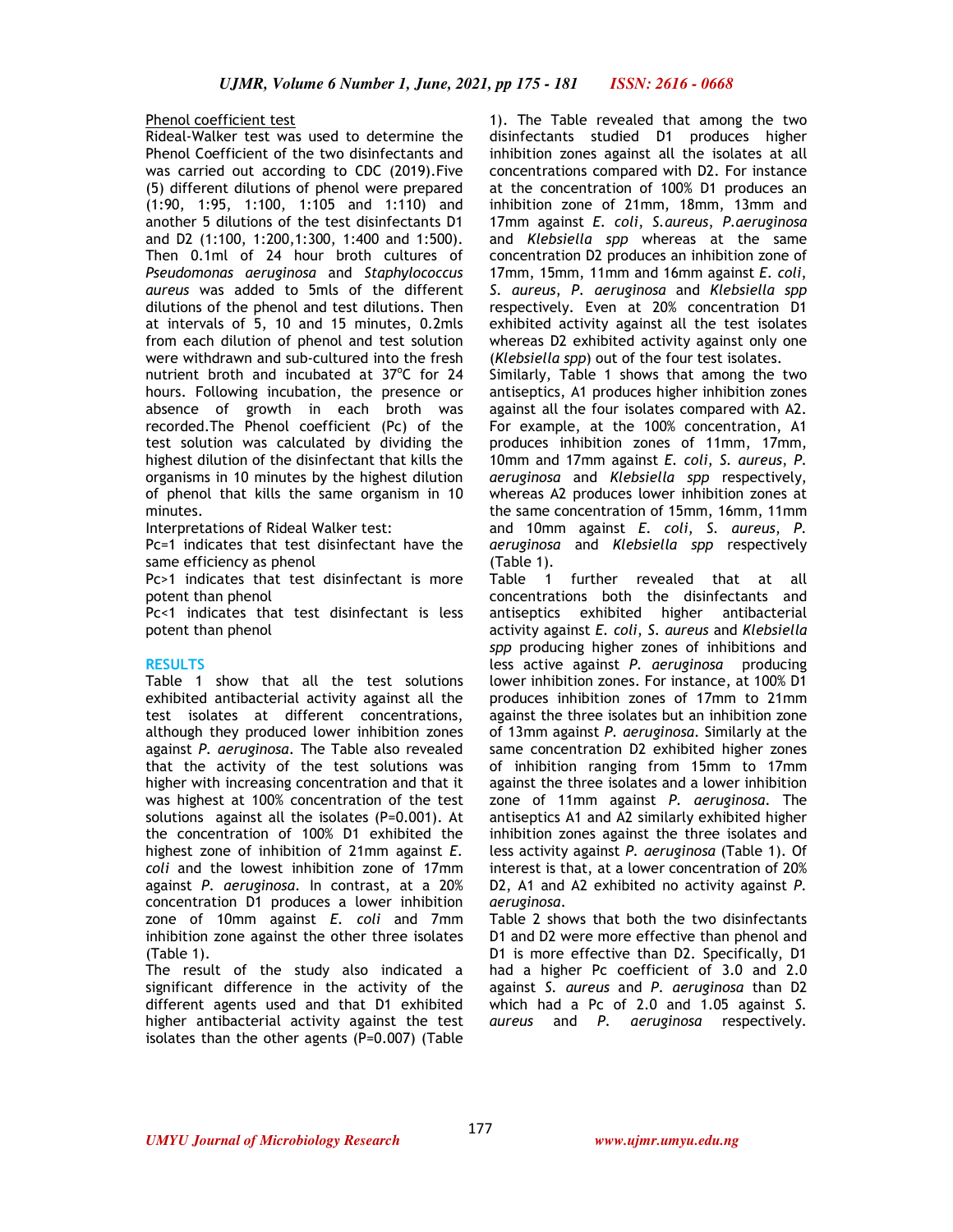| Disinfectant/           | <b>Dilutions</b> | Diameter Zone of Inhibition (mm) |           |               |                       |  |
|-------------------------|------------------|----------------------------------|-----------|---------------|-----------------------|--|
| Antiseptic              |                  | $E.$ coil                        | S. aureus | P. aeruginosa | <b>Klebsiella spp</b> |  |
| D <sub>1</sub>          | 100%             | 21                               | 18        | 13            | 17                    |  |
| (Sodium<br>hypochlorite | 80%              | 18                               | 16        | 11            | 15                    |  |
| 3.85%                   | 60%              | 15                               | 12        | 9             | 11                    |  |
|                         | 40%              | 12                               | 9         | 8             | 9                     |  |
|                         | 20%              | 10                               |           |               |                       |  |
| D <sub>2</sub>          | 100%             | 17                               | 15        | 11            | 16                    |  |
| (7% Tar acid, phenol,   | 80%              | 13                               | 11        | 10            | 14                    |  |
| 2% cresylic creosote)   | 60%              | 10                               | 9         | 9             | 11                    |  |
|                         | 40%              | 8                                |           |               | 9                     |  |
|                         | 20%              |                                  |           |               | 7                     |  |
| A <sub>1</sub>          | 100%             | 17                               | 17        | 10            | 17                    |  |
| (Chloroxyenol<br>B.P    | 80%              | 15                               | 15        | 10            | 15                    |  |
| $4.8\%$ w/v,            | 60%              | 12                               | 11        | 8             | 13                    |  |
| oleumpiniaromaticum     | 40%              | 9                                | 10        | 7             | 11                    |  |
| $8.3\%w/w$              | 20%              | 8                                | 9         |               | 9                     |  |
| A2                      | 100%             | 15                               | 16        | 11            | 10                    |  |
| (Dichlorometaxylenol.   | 80%              | 12                               | 15        | 10            | 9                     |  |
| IPA, terpineol)         | 60%              | 10                               | 13        | 9             | 8                     |  |
|                         | 40%              | 9                                | 10        |               |                       |  |
|                         | 20%              | 8                                | 8         |               |                       |  |
|                         |                  |                                  |           |               |                       |  |

**Table 1: Antibacterial Activity of some Disinfectants/Antiseptics against Bacterial Isolates** 

**Key:** D=Disinfectant; A=Antiseptic; E=Escherichia; S=Staphylococcus; P=Pseudomonas. Note: Zones of inhibitions vary significantly (p<0.05) against, i) concentration of agents/solutions: F (4, 75,) = 30.741; P=0.001 and ii) type of agents: F (4, 79) = 3.896; P=0.00

|  | Table 2: Bactericidal Efficiency and the Phenol Coefficientof Disinfectants against Test Isolates |
|--|---------------------------------------------------------------------------------------------------|
|  |                                                                                                   |

| <b>Disinfecta</b> | <b>Dilutio</b> | Contact time (minutes) with the test organism |                                               |           |                          |                           |                  |  |  |
|-------------------|----------------|-----------------------------------------------|-----------------------------------------------|-----------|--------------------------|---------------------------|------------------|--|--|
| nt                | n              | Staphylococcus aureus                         |                                               |           | Pseudomonas aeruginosa   |                           |                  |  |  |
|                   |                | 5min                                          | 10 <sub>min</sub>                             | 15min     | 5 min                    | $10 \text{ min}$          | $15 \text{ min}$ |  |  |
| D <sub>1</sub>    | 1:100          |                                               |                                               |           |                          |                           |                  |  |  |
|                   | 1:200          | $\ddot{}$                                     |                                               |           | +                        |                           |                  |  |  |
|                   | 1:300          | $\ddot{}$                                     |                                               |           | +                        |                           |                  |  |  |
|                   | 1:400          | $\ddot{}$                                     |                                               |           | +                        |                           |                  |  |  |
|                   | 1:500          | $\ddot{}$                                     |                                               |           |                          |                           |                  |  |  |
| Phenol            | 1:90           |                                               |                                               |           |                          |                           |                  |  |  |
|                   | 1:95           | $\ddot{}$                                     |                                               |           | +                        |                           |                  |  |  |
|                   | 1:100          | $\ddot{}$                                     |                                               |           |                          |                           |                  |  |  |
|                   | 1:105          | $\ddot{}$                                     |                                               |           | +                        |                           |                  |  |  |
|                   | 1:110          | +                                             |                                               |           |                          |                           |                  |  |  |
|                   |                | Phenol coefficient = 3.0                      |                                               |           | Phenol coefficient = 2.0 |                           |                  |  |  |
|                   |                |                                               | Contact time (minutes) with the test organism |           |                          |                           |                  |  |  |
|                   |                | Staphylococcus aureus                         |                                               |           |                          | Pseudomonas aeruginosa    |                  |  |  |
|                   |                | 5 min                                         | 10 min                                        | $15$ min  | 5 min                    | 10 min                    | 15 min           |  |  |
| D <sub>2</sub>    | 1:100          |                                               |                                               |           | $+$                      |                           |                  |  |  |
|                   | 1:200          | $\ddot{}$                                     |                                               |           | +                        | +                         |                  |  |  |
|                   | 1:300          | $\ddot{}$                                     |                                               |           |                          |                           |                  |  |  |
|                   | 1:400          | $\ddot{}$                                     |                                               |           | +                        |                           |                  |  |  |
|                   | 1:500          | $\ddot{}$                                     |                                               |           | +                        |                           |                  |  |  |
| Phenol            | 1:90           |                                               |                                               |           |                          |                           |                  |  |  |
|                   | 1:95           | $\ddot{}$                                     |                                               |           | +                        |                           |                  |  |  |
|                   | 1:100          | $\ddot{}$                                     |                                               |           | +                        |                           |                  |  |  |
|                   | 1:105          | $\ddot{}$                                     |                                               |           |                          |                           |                  |  |  |
|                   | 1:110          | $\ddot{}$                                     |                                               | $\ddot{}$ | +                        |                           |                  |  |  |
|                   |                |                                               | Phenol coefficient = 2.0                      |           |                          | Phenol coefficient = 1.05 |                  |  |  |

**KEY: min-minutes**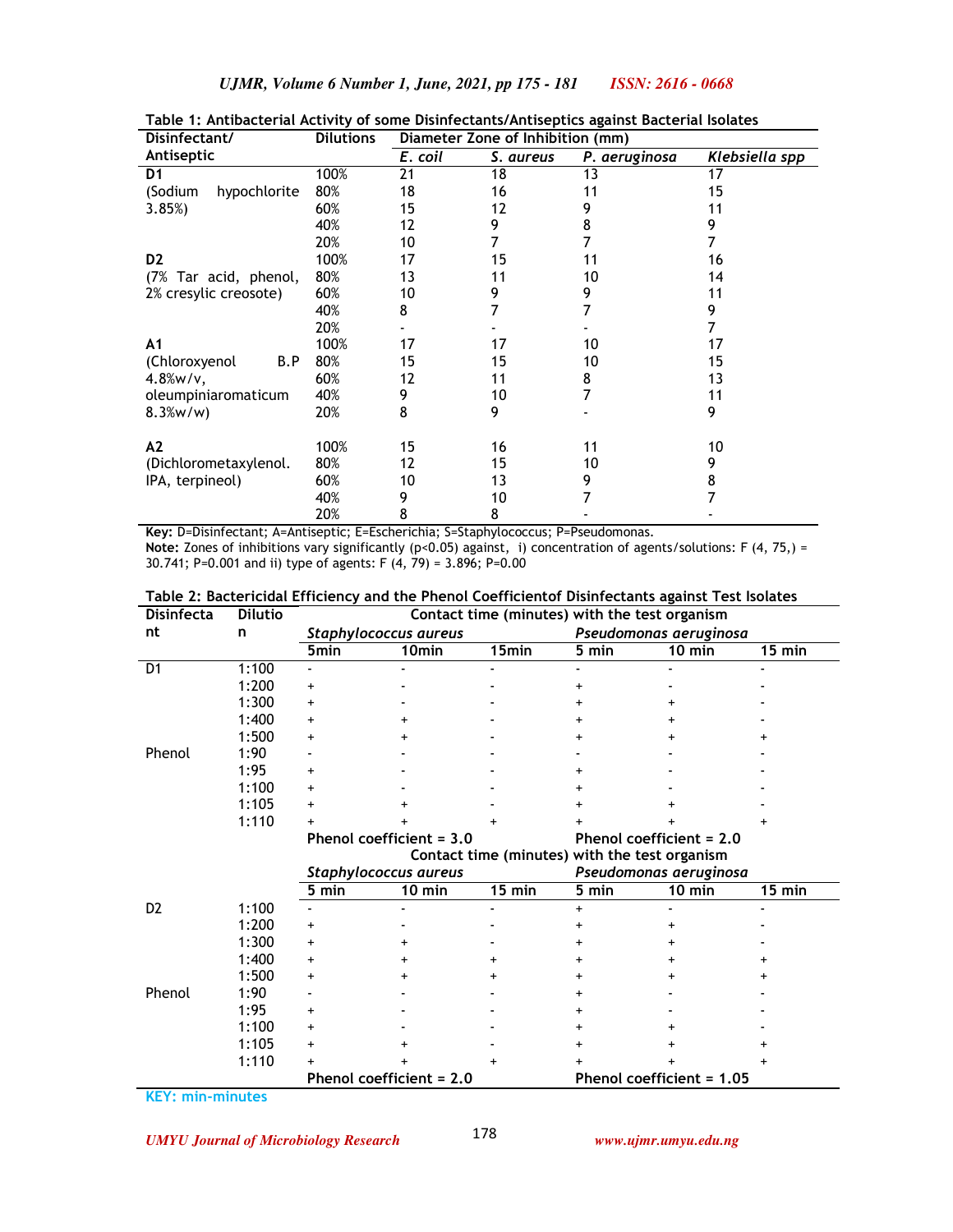### **DISCUSSION**

The findings of the study indicated that all the disinfectants and antiseptics used were effective against the various bacterial isolates used. In a similar study, Akani *et al*. (2018) revealed that both branded and unbranded disinfectants were effective against different test isolates used in their study and earlier reports by Akabueze *et al*. (2013) also revealed that disinfectants tested in their study were effective for use in the health care facilities.

The study also revealed that the efficacy of the test disinfectants/antiseptics against the test organisms varies significantly with the concentration used (P=0.001) and the type of agent used (P=0.007) resulting in variation in the response of the test organisms. Variations in chemical composition and formulations of the agents used may account for the difference in the antibacterial activity. In a related study Kiyawa (2014) noted that the three disinfectants used in their study differ in their spectrum of activity due to the variations in their chemical compositions and formulations. The CDC (2016) stated that concentration, potency and type of disinfectants are some of the major factors that influence the effectiveness of disinfectant. On their part, microorganisms vary greatly in their resistance to chemical germicides and sterilization process with intrinsic resistance playing a major role (CDC, 2016). Other factors that influence the effectiveness of disinfectants include the number and location of microorganisms, physical and chemical factors (temperature, pH, relative humidity, and water hardness), organic and inorganic matter.

An interesting finding of this study although not surprising was that all the four agents studied were found to be active against the test isolates especially at higher concentrations with minimal variations. Compared with other dilutions, all the test solution at 100% concentration exhibited higher zones of inhibitions that range from 7-21mm. This is similar to observations made by Jouda *et al*. (2016); Saha *et al*. (2009) who revealed that the higher the concentration the more potent and effective is the disinfectant.

The study revealed that there was a significant difference in the activity of the different agents used and that D1 exhibited higher antibacterial activity against the test isolates compared with the other three agents and that A2 was the least. The high activity of D1 may be related to its composition (sodium hypocholorite-3.3% m/v) which is known to

exert significant bactericidal action on bacteria. Earlier studies by Guimarães *et al*. (2000) revealed that all strains tested in their study were susceptible to sodium hypochlorite, where as the susceptibility of the strains to phenol and to one quaternary ammonium compound was variable. In a review Mcdonnell and Russell (1999) explained that hypochlorite is one the most important chlorine-releasing agents (CRAs) which are highly active oxidizing agents that destroys the cellular activity of proteins with deleterious effects on bacterial DNA that involve the formation of chlorinated derivatives of nucleotide bases, disruptive oxidative phosphorylation andother membraneassociated activity. They further expounded that at higher concentration and depending on CRAs could be sporicidal or virucidal.

The high activity of the disinfectants against the test isolates in the study was further supported by comparing it with phenol. Among the two disinfectants, D1 had a higher Pc of 3.0 and 2.0 against *S. aureus* and *P. aeruginosa*  while D2 had a Pc of 2.0 and 1.05 against *S. aureus* and *P. aeruginosa*. This finding supports earlier observations by William *et al*. (2000) who expounded that the higher the Pc the more potent is the disinfectant.

The findings of this study further shows that at all concentrations both the disinfectants and antiseptics exhibited higher antibacterial activity against *E. coli*, *S. aureus* and *Klebsiella spp* producing higher zones of inhibitions and less active against *P. aeruginosa* producing lower inhibition zones or no activity at all. The less activity against *P*. *aeruginosa* observed in this study may be explained according to CDC (2019); Denyer and Russell (2004) who stated that *P*. *aeruginosa* is significantly more resistant to a variety of disinfectants in its naturally occurring state than other cells subcultured on laboratory media due to it being gram-negative and possessing outer membrane that acts as a barrier to the uptake of disinfectants. Furthermore, Todar (2004) explained that with its natural habitat in the soil and living in association with the bacilli, actinomycetes and moulds, *P*. *aeruginosa* has developed resistance to various naturallyoccurring antibiotics. This possibly makes *P*. *aeruginosa* resistant to other antimicrobial agents including disinfectants and antiseptics as evidenced in this study as all the agents studied exhibited lower inhibition zones against it or even recorded no activity at lower concentrations.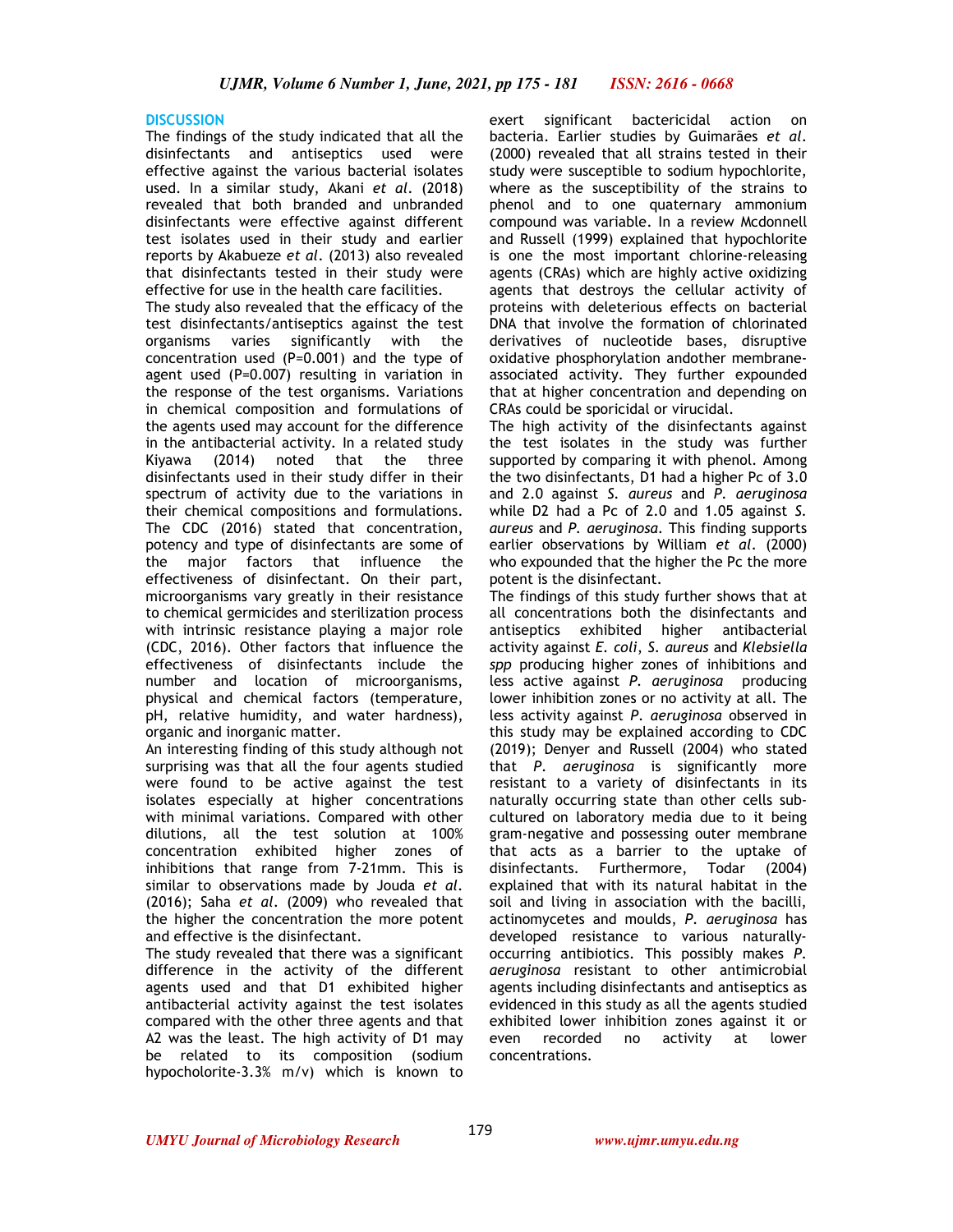Subedi *et al*. (2018) revealed that *P*. *aeruginosa* strains had different disinfectant resistance gene profiles and all strains possessed the *sugE2*, *sugE3* and *an emrE (qacE)* gene with 46% of isolates possessing the *sugE1* and *qacEdelta1* disinfectant resistance genes. In a related study, *Pseudomonas* maintains antibiotic resistance plasmids, both R-factors and RTFs, and itcan transfer these genes utilizing bacterial mechanisms of horizontal gene transfer (HGT), mainly transduction and conjugation. Earlier studies by Guimarães *et al*. (2000) revealed that *P*. *aeruginosa* strains were resistant to the antibiotic agents, as well as to the QAC and phenols and concluded that due to the capacity of surviving in unfavorable environmental conditions and to the high resistance to antibiotic agents, antiseptics and disinfectants, *P*. *aeruginosa* continues to be an important pathogen in hospital-acquired infections mainly respiratory and urinary infections.

# **REFERENCES**

- Akani, N. P., Williams, J. O. and Nnamdi, A. U. (2018).Comparative Studies on Effectiveness of Branded and Unbranded Disinfectants on *E. coli* and *Staphylococcus* Species.*South Asian Journal of Research in Microbiology*,**2** (4): 1-8*.* DOI: 10.9734/SAJRM/2018/v2i430071.
- Boyce, J. M. and Pittet, D. (2002). Healthcare Infection Control Practices Advisory Committee; HICPAC/SHEA/APIC/IDSA Hand Hygiene Task Force. Guideline for Hand Hygiene in Health-Care Settings. Recommendations of the Healthcare Infection Control Practices Advisory Committee and the HICPAC/SHEA/APIC/IDSA Hand Hygiene Task Force. Society for Healthcare Epidemiology of America/Association for Professionals in Infection Control/Infectious Diseases Society of America. *MMWR Recomm Rep*, 51 (RR- $16$ : 1-CE4.https://pubmed.ncbi.nlm.nih.gov/

12418624/.

Centre for Disease Control (CDC) (2019).Guideline for Disinfection and Sterilization in Healthcare Facilities, 2008.

https://www.cdc.gov/infectioncontrol/ guidelines/disinfection/

# **CONCLUSION**

The study indicated that all the disinfectants and antiseptics used were effective against the various bacterial isolates used and that the efficacy of the test disinfectants/antiseptics against the test organisms varies significantly with the concentration used (P=0.001) and the type of agent used (P=0.007). The study revealed that compared with the other three agents D1 (Sodium hypochlorite 3.85%) exhibited higher antibacterial activity against the test isolates and had higher Pc of 3.0 and 2.0 against *S. aureus* and *P. aeruginosa*. The findings of this study further shows that at all concentrations both the disinfectants and antiseptics exhibited higher antibacterial activity against *E. coli*, *S. aureus* and *Klebsiella spp* and less active against *P. aeruginosa*. The study identifies that the disinfectants and antiseptics studied were effective and that correct dilutions should be strictly adhered to for optimum decontamination and infection control practices.

- Cheesebrough, M. (2006).*District laboratory practice in tropical countries.*Part 2. London, Cambridge University Press.
- Denyer, S.and Russell, A. D. (2004).Nonantibiotic antibacterial agents: mode of action and resistance. In D. S. P. Denyer,N. A.,Hodges and S. P. Gorman (Eds.),*Hugo and Russell's Pharmaceutical Microbiology*(7th ed., pp. 306-322). United Kingdom, Gosport: Blackwell Science Publishers.
- Akabueze, E., Obi, S., Nwankwo, E. and Ojoru, A. (2013). Evaluation of Efficacy of Disinfectants Using Standard Methods in Healthcare Facilities in Kogi state, North central Nigeria. *Asian Journal of Biomedical and Pharmaceutical Sciences*, **3** (27); 2013.https://www.alliedacademies.org /articles/evaluation-of-efficacy-ofdisinfect
- Gargi R., Harshad, V., Mukesh, P. and Jadhav, R. (2015).Efficacy of Some Antiseptics and Disinfectants: A Review. *International Journal of Pharmacy and Pharmaceutical Research*, **4** (4): 182- 197. www.ijppr.humanjournals.com.
- Guimarães, M, A.,Tibana, A., Nunes, M. P. and Santos, K. R. N. (2000). Disinfectant and Antibiotic Activities: A Comparative Analysis in Brazilian Hospital Bacterial Isolates. *Brazilian Journal of Microbiology*, **31** (3): 192-